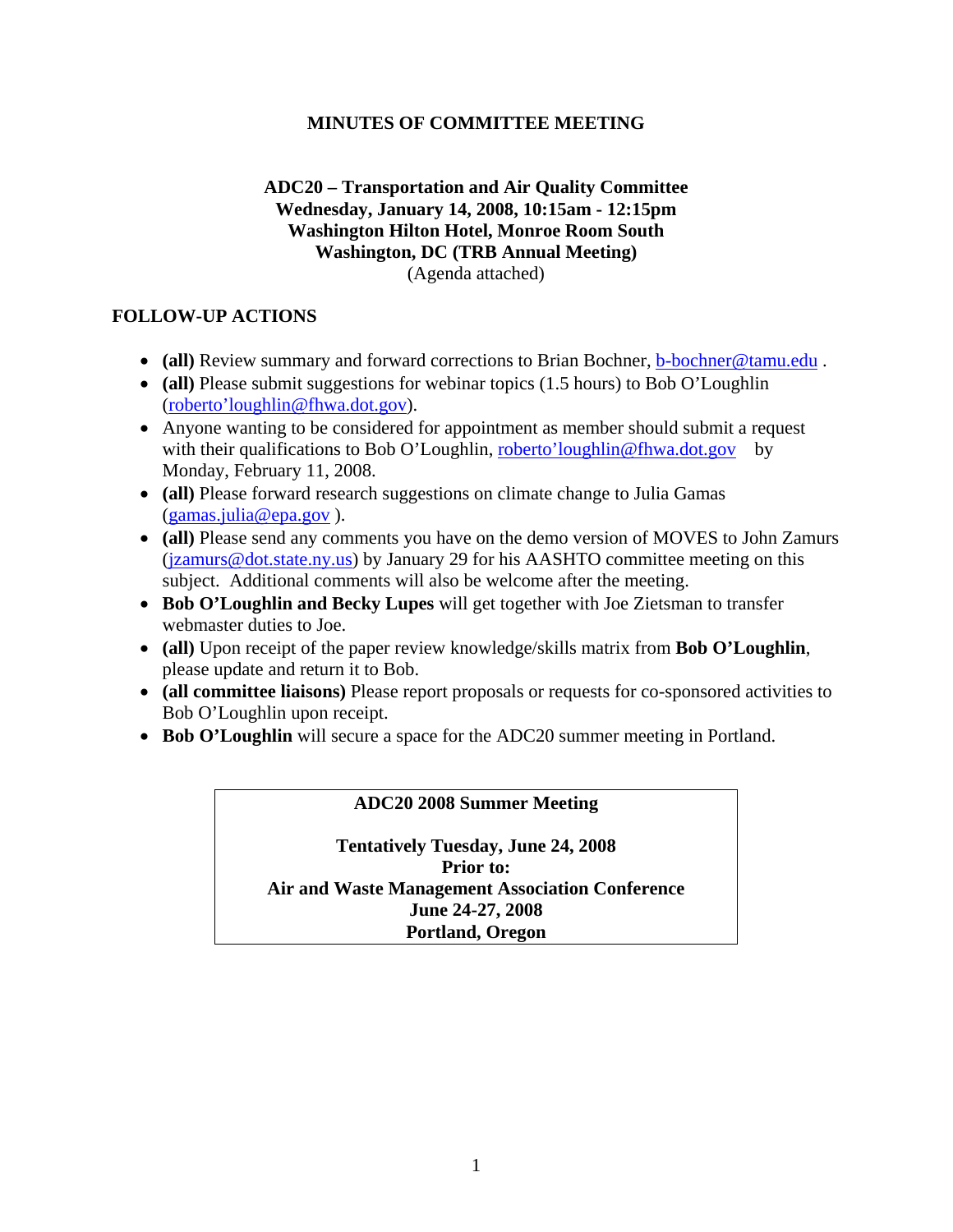#### **1. ATTENDANCE**

| Jeffrey Ang-Olson        | Michael Grant           | Robin North           |
|--------------------------|-------------------------|-----------------------|
| Matt Barth               | Darryl Greer            | Bob O'Loughlin        |
| Kevin Black              | Shauna Hallmark         | Fengxiang Qiao        |
| <b>Brian Bochner</b>     | <b>Aaron Hastings</b>   | <b>Bruce Rymer</b>    |
| Emily Bondi              | Paul Heishman           | <b>Mike Savonis</b>   |
| Kanok Boriboonsomsin     | Cecilia Ho              | Phillip Sheehy        |
| Harold Brazil            | David Hyder             | Arnie Sherwood        |
| John Byun                | John Jaeckel            | <b>Richard Shores</b> |
| David Calkins            | Dewayne Johnson         | Sarah Siwek           |
| <b>Tracy Clymer</b>      | <b>Robert Kafalenos</b> | John Storey           |
| Cora Cook                | Brian Kim               | John Suhrbier         |
| <b>Gary Davies</b>       | Sue Kimbrough           | Quan Tat              |
| Crystalann Deardorff     | Chris Klaus             | Sara Tomlinson        |
| <b>Rich Denbow</b>       | Michael Krimmer         | Mohan Venigalla       |
| <b>Chris Dresser</b>     | Mike Lawrence           | Madhusudhan Venugopal |
| Doug Eisinger            | Jie (Jane) Lin          | Roger Wayson          |
| <b>Ahmed El-Aassar</b>   | Huan Liu                | Jim Wilson            |
| Mohamadreza Farzaneh     | Victoria Martinez       | Lei Yu                |
| Julia Gamas              | Larry McAuliffe         | John Zamurs           |
| Gordon Garry             | Erin Morrow             | Haibo Zhai            |
| <b>Shawn Gilbertson</b>  | Jonathan Nadler         | Joe Zietsman          |
| <b>Christopher Grant</b> |                         |                       |

*(Note: Minutes are in order of TRB specified minutes outline, not order of agenda)* 

## **2. AGENDA** (Attached)

## **3. GENERAL ITEMS FOR THE RECORD**

- a. Call to Order
- b. Introductions
- c. TRB Announcements (Christy Gerencher, Kate Quinn)
	- i. ADC20 had the most papers submitted by any committee in this section 44. Thanks to Matt Barth and Tracy Clymer for organizing and managing the reviews and to the reviewers for their work.
	- ii. TRB is starting to put on webinars. Each committee is asked to suggest one or more topics Webinars are 1.5 hours long with 2-3 speakers and ½ hour for Q/A and discussions. Webinars may be co-sponsored with other committees. All ADC20 members and friends were requested to send suggestions to Bob O'Loughlin ([roberto'loughlin@fhwa.dot.gov\)](mailto:robertoloughlin@fhwa.dot.gov).
	- iii. ADC20 membership will be rotated during 2008. Members with nine year duration will be rotated off; others may be too. Committee is to be staffed to provide a range in specialties, geography, employer type, etc. Committee limits: 25 regular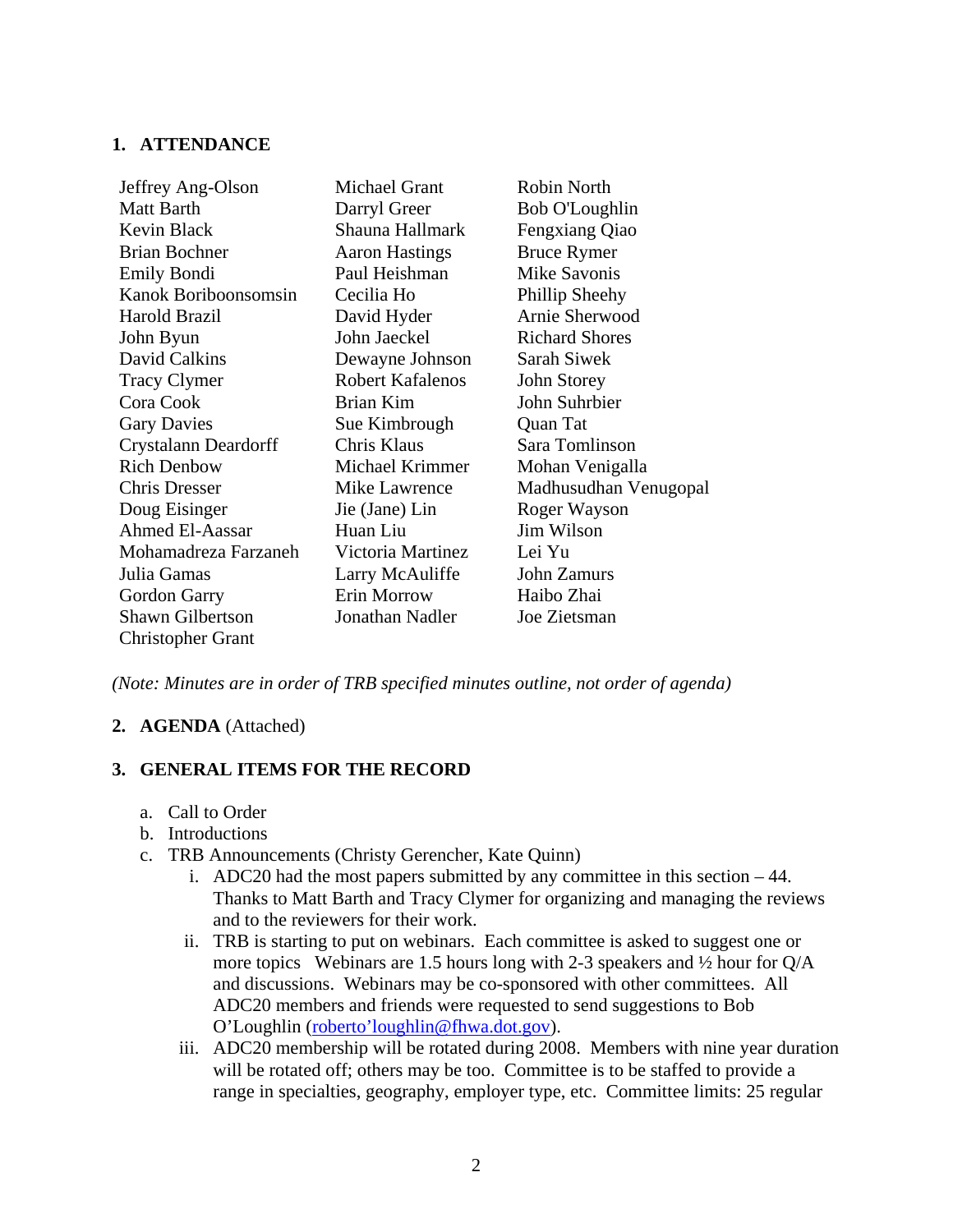members, plus 5 international members, 2 young (<35) members. Young members lose their young status on their 35<sup>th</sup> birthday. Anyone wanting to be considered for appointment as member should submit a request with their qualifications to Bob O'Loughlin, roberto'loughlin@fhwa.dot.gov by Monday, February 11, 2008.

- iv. Next year's annual meeting theme will be energy and climate change.
- v. TRB is working to make younger members, the future of TRB, more comfortable with the annual meeting. Our help will be appreciated.
- vi. TRB will sponsor a joint environmental/energy conference in 2010, probably in Virginia.
- vii. The TRB research database (proposed research) is up and running; please use it and update it.
- d. Committee announcements
	- i. John Suhrbier was elected ADC20 Emeritus Member in recognition of his long and meritorious service to this committee. Congratulations, John!
	- ii. Shauna Hallmark was presented an ADC20 special service award for her extensive work to organize conferences, research statements, paper reviews and other major accomplishments over the past few years. Thank you Shauna and congratulations!
	- iii. TRB is establishing a Climate Change Task Force composed of members from a number of relevant committees. That task force will coordinate all TRB committee climate change activities. Julia Gamas was appointed as the ADC20 member. They will also generate a research agenda, so forward any suggestions to Julia ([gamas.julia@epa.gov](mailto:gamas.julia@epa.gov) ).
	- iv. ADC20 will sponsor a workshop, Data for Goods Movement Impacts on Air Quality (related to air quality) at the Beckman Center in Irvine, California, March 17-19, 2008. ADC20 members are encouraged to attend. Matt Barth was ADC20's lead organizer.
	- v. The proceedings of last summer's conference is currently being published and should soon be posted on the ADC20 website.
	- vi. Becky Lupes will rotate off ADC20 this year. The committee is seeking a volunteer to take over the website as webmaster in her place. The primary work is to update the website to add new information and remove the old, but some upgrading may be needed. Bob O'Loughlin said there could be funds available for any software required. Joe Zietsman of the Texas Transportation Institute, [zietsman@tamu.edu](mailto:zietsman@tamu.edu) volunteered to take on this role.
	- vii. ADC20 workshops, sessions.
		- 1. ADC20's Sunday morning workshop, session 113, Addressing Data and Integration Issues for the EPA MOVES Model was attended by about 50 people. It featured lessons learned in Beta testing of the software. The workshop was considered excellent by Bob O'Loughlin. FHWA and EPA are considering a follow-up workshop. In related discussion, the following currently anticipated schedule was provided for MOVES evolution to deployment:
			- a. Fall '08 "full draft" with real emission factors; GHG factors are already included.
			- b. Fall '09 final highway version for use
			- c. 2010+ nonroad, other extensions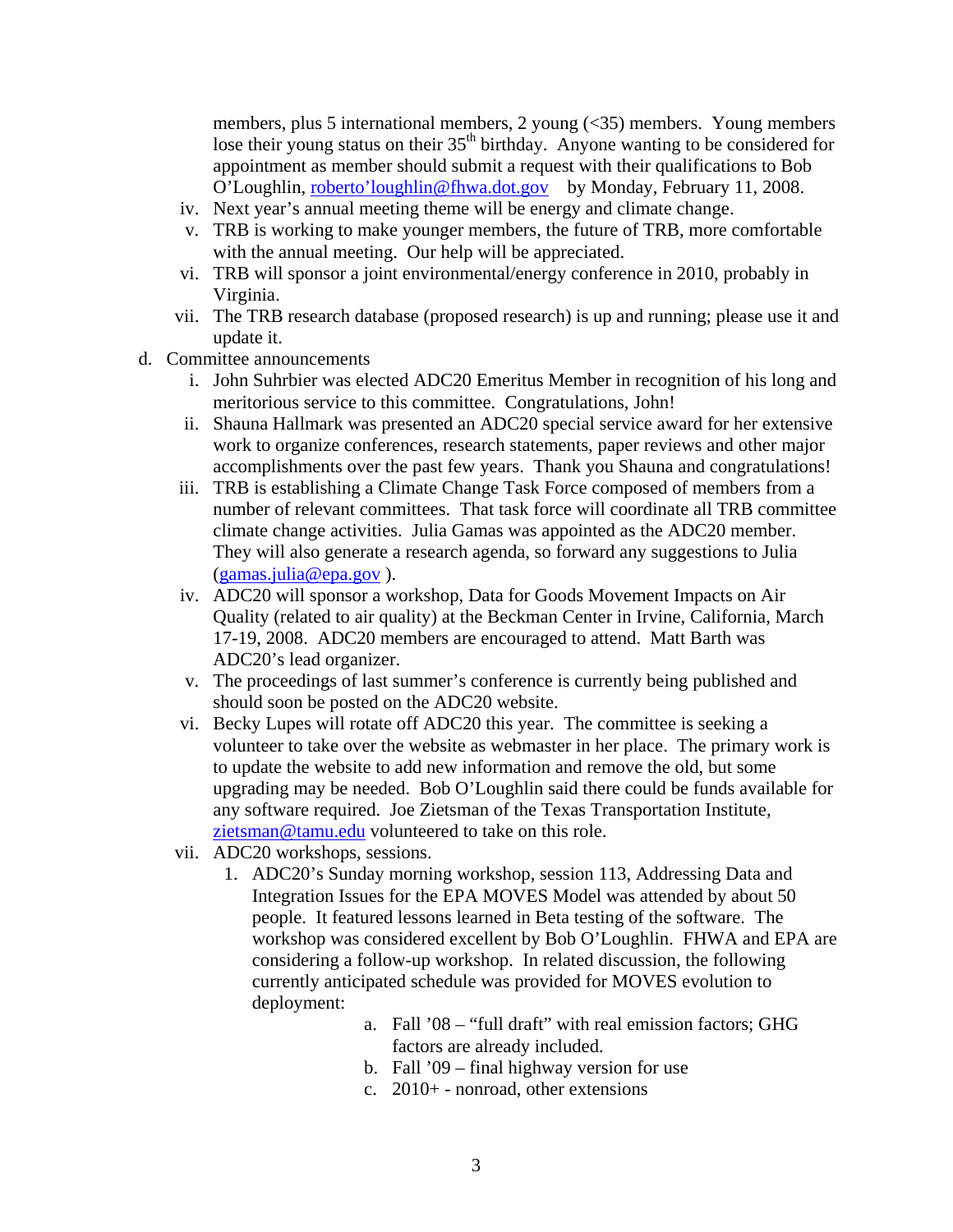John Zamurs (*jzamurs@dot.sttae.ny.us*) is AASHTO's advisor for MOVES; he is looking for user comments prior to his January 29 meeting or after that, too. Also there is planned a 1.5 day FHWA/EPA seminar on the demo version of MOVES; deployment to be announced.

2. The Sunday afternoon workshop, session 141, Cutting Carbs in the Transportation Sector: International Efforts to Address Global Climate Change, was co-sponsored with several committees and was also considered excellent.

The following sessions had not yet occurred at the time of this meeting:

- 3. Session 512 Global Trends and Environmental Effects of Biofuels (cosponsor)
- 4. Session 611 Technology Innovations in Monitoring Traffic and Air Pollution
- 5. Session 679 State Implementation Control Plans for Ozone and Fine Particles
- e. Other announcements
	- 1. FHWA STEP program Cecilia Ho said FHWA will later this year issue proposals for its STEP program. They will have about \$2 million available for research in climate change. Sign up on the FHWA STEP program webpage to receive announcements.

#### **4. Committee Program**

- a. Harold Brazil made a presentation on work performed by the Metropolitan Transportation Commission (SF Bay area) titled "long Range Transportation Scenarios to Achieve Greenhouse Gas Emission Targets."
- b. Liu Huan, Tsinghua University made a presentation titled "Major Sources of Air Pollution in China and Transportation Projects to address the problem."

## **5. Committee Business**

- a. Officer reports
	- i. Treasurer: Cecelia Ho reported that the balance as of last annual meeting was \$1,366.57. \$92.15 was paid out and no income has yet been received from last summer's conference. The current balance is \$1,274.42.
	- ii. Secretary: No business conducted on behalf of the committee other than the minutes.
- b. Paper reviews. There were 44 papers received and reviewed (down from 51 in 2007). The profile of paper topics was:

| $\bullet$ I/M, higher emitters      | 4 papers                    |
|-------------------------------------|-----------------------------|
| • Light duty emissions models       | 8                           |
| • Heavy duty emissions models       | 15                          |
| • PEMS testing                      | $\mathcal{D}_{\mathcal{A}}$ |
| • Dispersion modeling               | 5                           |
| • MOBILE/MOVES                      | 3                           |
| • Congestion travel characteristics |                             |
| • Cost-effectiveness forecasting    |                             |

Matt will rotate off the paper review leadership team and Tracy Clymer will ascend to the lead position. Jane Lin volunteered to work with Tracy for 2009.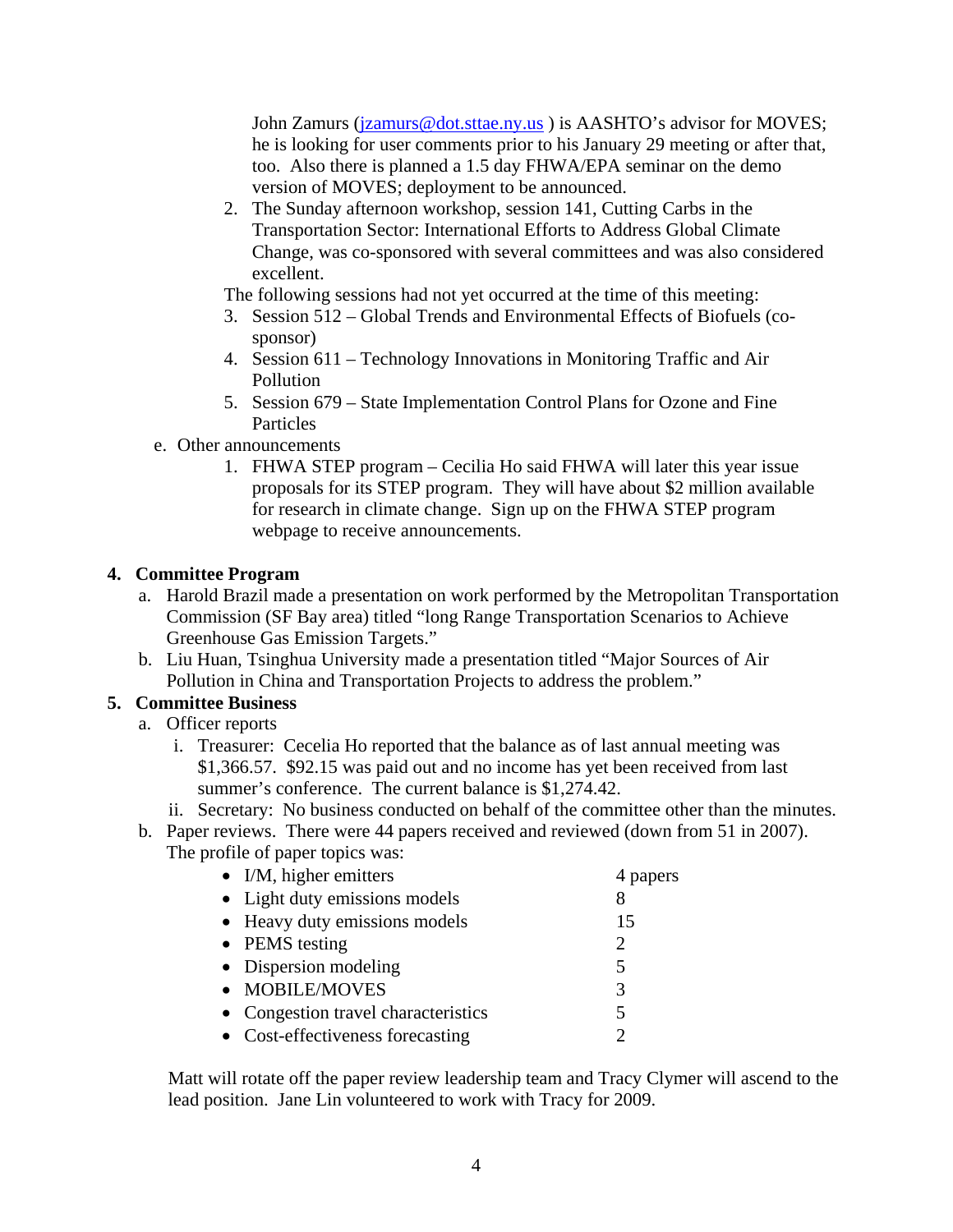Bob O'Loughlin will send out the expertise matrix for updating for use in assigning papers for review. Members should include those areas in which they have competence.

- c. Subcommittee reports.
	- i. Regional air quality analysis (Mohan Venigalla) this subcommittee has changed its direction and title from TCMs to a broader subject of regional air quality analysis. It had not yet met at the annual meeting.
	- ii. Project level analysis (Shauna Hallmark) this subcommittee was also scheduled to meet later in the meeting. No report at this time.
- d. ADC20 2008 summer meeting. Bob O'Loughlin proposed to again meet prior to the June 24-27, 2008 AWMA meeting in Portland, Oregon. The meeting is tentatively scheduled for June 24, the day prior to the start of the AWMA meeting, pending Bob's success in obtaining a meeting room at Portland Metro.
- e. Future ADC20 summer meetings. The following were proposed and accepted for subsequent ADC20 summer meetings:
	- i. 2009 Transportation land use and air quality conference to be organized by ADC20, probably with some funding support from FHWA. Last summer's similar conference required about a year to plan and organize.
	- ii. 2010 meet as part of the TRB environmental/energy conference currently being considered for Williamsburg, Virginia.
- f. Liaison reports since most of the committees with which ADC20 maintains liaison had not yet met, updates were requested from only those that had something to report.
	- i. Travel Demand Management Brian Bochner reported that Lori Diggins is the new chair. That committee is developing research proposals. One is on TDM measures with some performance measures related to air quality (proposing to use some California data). They will probably have a summer TDM conference in 2009 or 2010 and will ask ADC20 to be a co-sponsor.
	- ii. International Issues Robin North reported that this committee had a successful workshop and has proposed a revision to TRB's current definition of sustainability.
	- iii. Highway Capacity and Quality of Service John Byun said that this committee is working to prepare the 2010 edition of the *Highway Capacity Manual*. He said that the committee has concluded that microsimulation will probably be considered an acceptable capacity analysis technique. Some new concepts are being developed for the manual.
	- iv. ASCE air quality committee Roger Wayson reported that this committee was to meet at TRB.
	- v. AWMA Shauna Hallmark reported that 44 papers on air quality topics have been submitted, many related to alternative fuels and airport modeling.
	- vi. New joint subcommittee on climate change This subcommittee would be composed of members of three committees: ADC75, ADD40, and the new alternative fuels committee. It was to meet to discuss a proposed scope (examine approaches to both mitigation and adaptation associated with all modes of transportation) and research issues the subcommittee might focus on.
	- vii. AASHTO air quality John Zamurs said that AASHTO is planning a project level air quality conference for state DOT personnel for October 2008. To assist state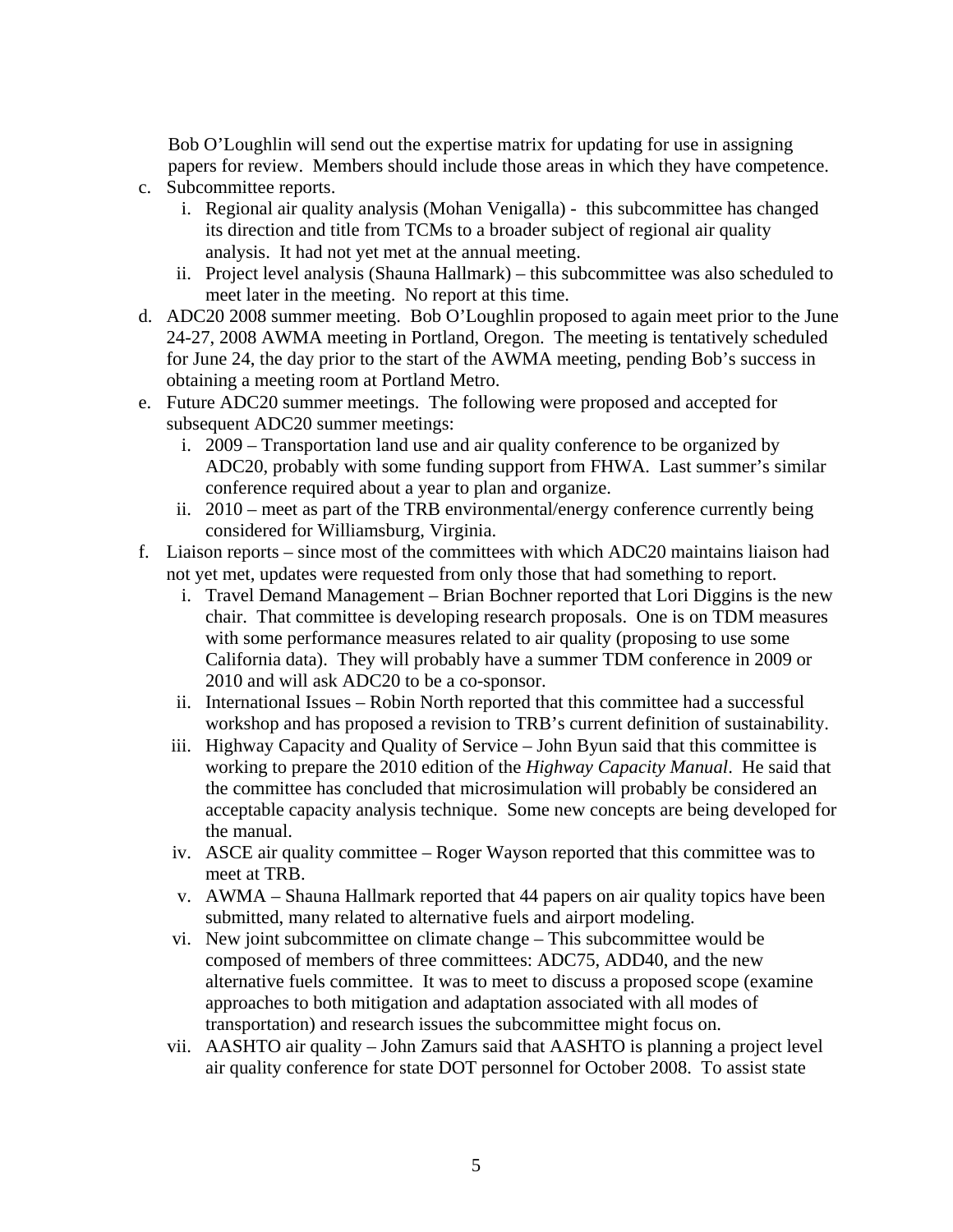DOT staff to attend, there will be funding assistance for those participants. The conference will likely be in or near New York.

viii. Bob O'Loughlin asked that all liaisons report proposals or requests for co-sponsored activities to him upon receipt.

Att: agenda